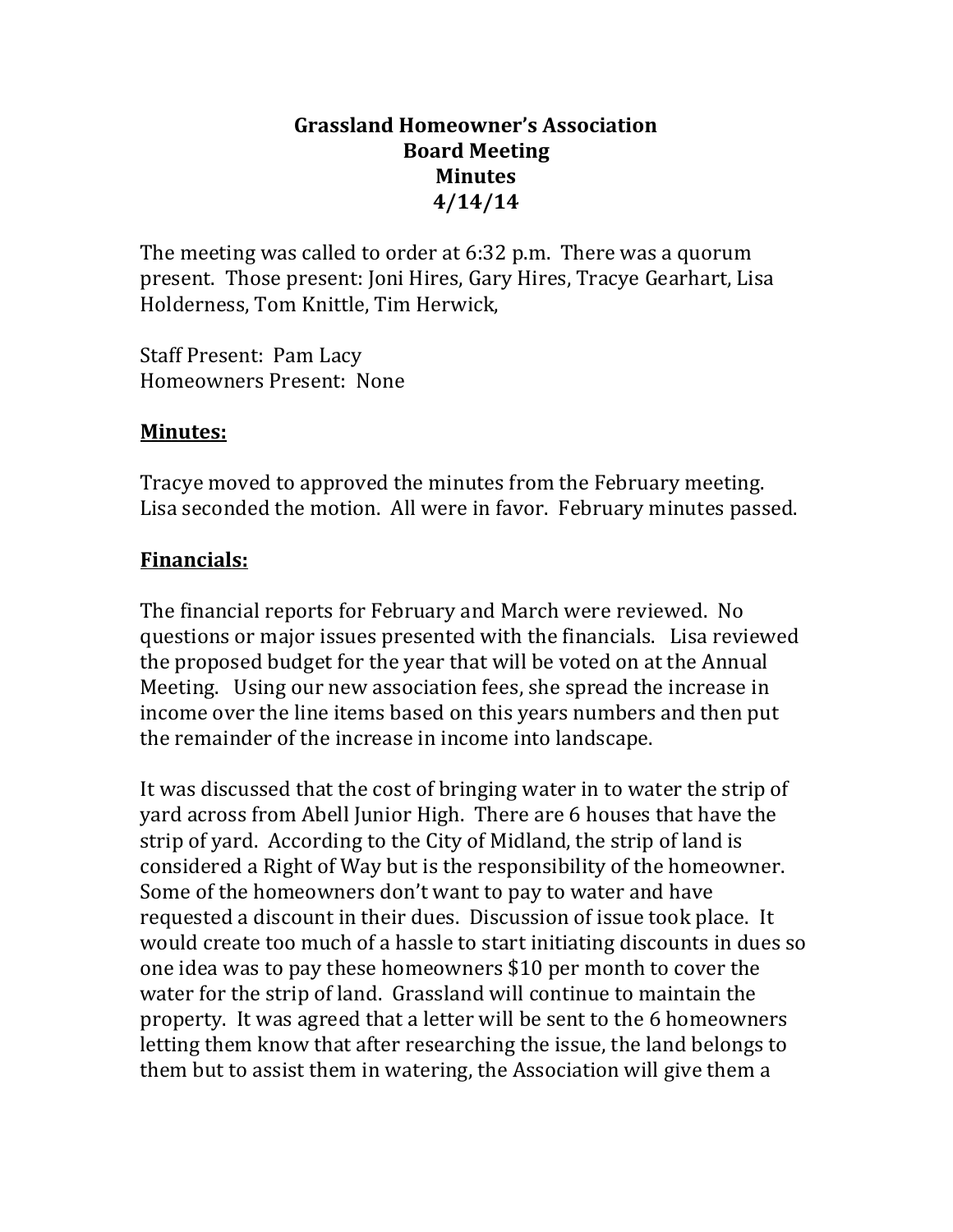stipend of \$10 per month and let them know that the Association will continue to maintain the grass and trees.

Gary made a motion to approve the proposed budget. Tracye seconded it. All were in favor. The proposed budget was approved.

#### **Property Manger's Report:**

Pam requested that she be able to buy some folding tables and chairs for the clubhouse. Lisa made the motion to allow Pam to buy the tables and chairs. Gary seconded it. All were in favor. Pam can buy the tables in chairs but not to exceed \$2000.

Pam reported that she has hired the new pool cleaner. She explained that condition the pool is in will require additional time for the new pool guy to get up to speed and that once it is up to where it needs to be that we may need to pay the pool guy a little extra.

She also explained the problem with the stabilizer and what it will require. The pools will have to be drained to balance the chlorine levels and do whatever is necessary for the stabilizer itself. We have been advised by pool professionals that the pool should be closed one day a week to allow 24 hours for the chemicals to re-balance. It was proposed that the pool be closed on Tuesdays since the Country Club pools are closed on Mondays. Tracye made a motion to close the pool on Tuesdays and communicate to the residents before the pool opens. Lisa seconded. All were in favor. Pools will close on Tuesdays beginning the end of May.

Lisa requested some figures to re-balance the chemicals and do what needs to be done with the stabilizer so she can update the proposed budget. She agreed. Tom asked about the steps into the lap pool. She has a rough estimate but the final cost will be determined by the exact measurements. The cost will be in the range of \$4000.

Pam showed us samples of stone to replace the sign on Grassland and Loop 250. The stone can be engraved. The group agreed that the gray stone would look better. Tom made the motion to get the stone sign and engraved on both signs. The estimate for the sign is \$3000. Pam will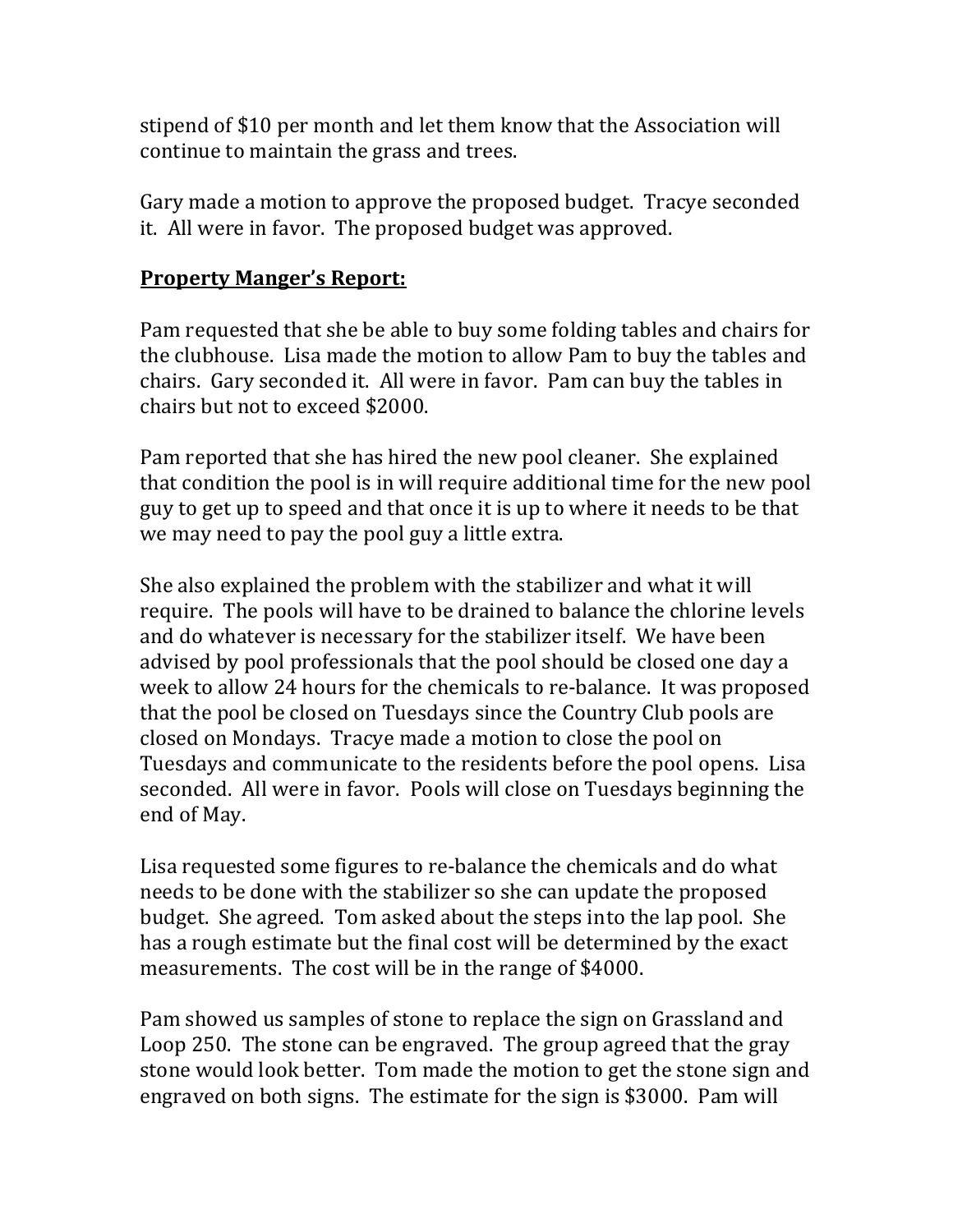get the sign ordered. The spotlights at the intersection around the sign are not working and will have to be repaired. The cost estimate for the light and electrical repairs is about \$5000. Tracye made the motion to start the electrical repairs. Lisa seconded. All were in favor. The electrical repairs will begin at the same time as the sign installation.

Pam got the pool heaters in and installed. There was a vote that took place via e-mail to address the time urgency of the pool heaters. There was a quorum of votes and the votes were 5 in favor, 2 absent and 1 abstain. Tom Knittle abstained due to a conflict of interest. The motion to buy the heaters passed and they have been ordered and installed.

The annual Meet Your Neighborhood party is Sunday, May 18th from 4:00-7:00. The BBQ menu will remain the same.

# **Violations of Restrictions:**

Tracye reported that there is a resident at the end of a cul-de-sac across from the elementary school who is upset that parents are parking at the end of the cul-de-sac, walking across their yard, climbing over the fence and crossing the street to the school. The resident has requested that we add to the fence to keep the people from being able to hop over the fence. The Board decided that there will not be an addition to the fence that she needs to put up a "No Trespassing" sign and then she can call the police. The resident also wants the Association to repair the brick that the people who are jumping the fence has caused. The Board agreed that there wasn't going to be a brick repair. Tracye will call the homeowner and let her know.

There was an update on the resident who continues to park on the street and has just paid the fine. However, based on the Board's decision to escalate the fines after 6 months, a new letter with an increased fine was sent. Tracye suggested that the only car that she has seen parked on the street the last few weeks has been the jeep that belongs to an employee who is not a resident. Based on that, she was suggesting that we withdraw the most recent escalated fee of \$300 but that he still owes the \$200 from a previous violation.